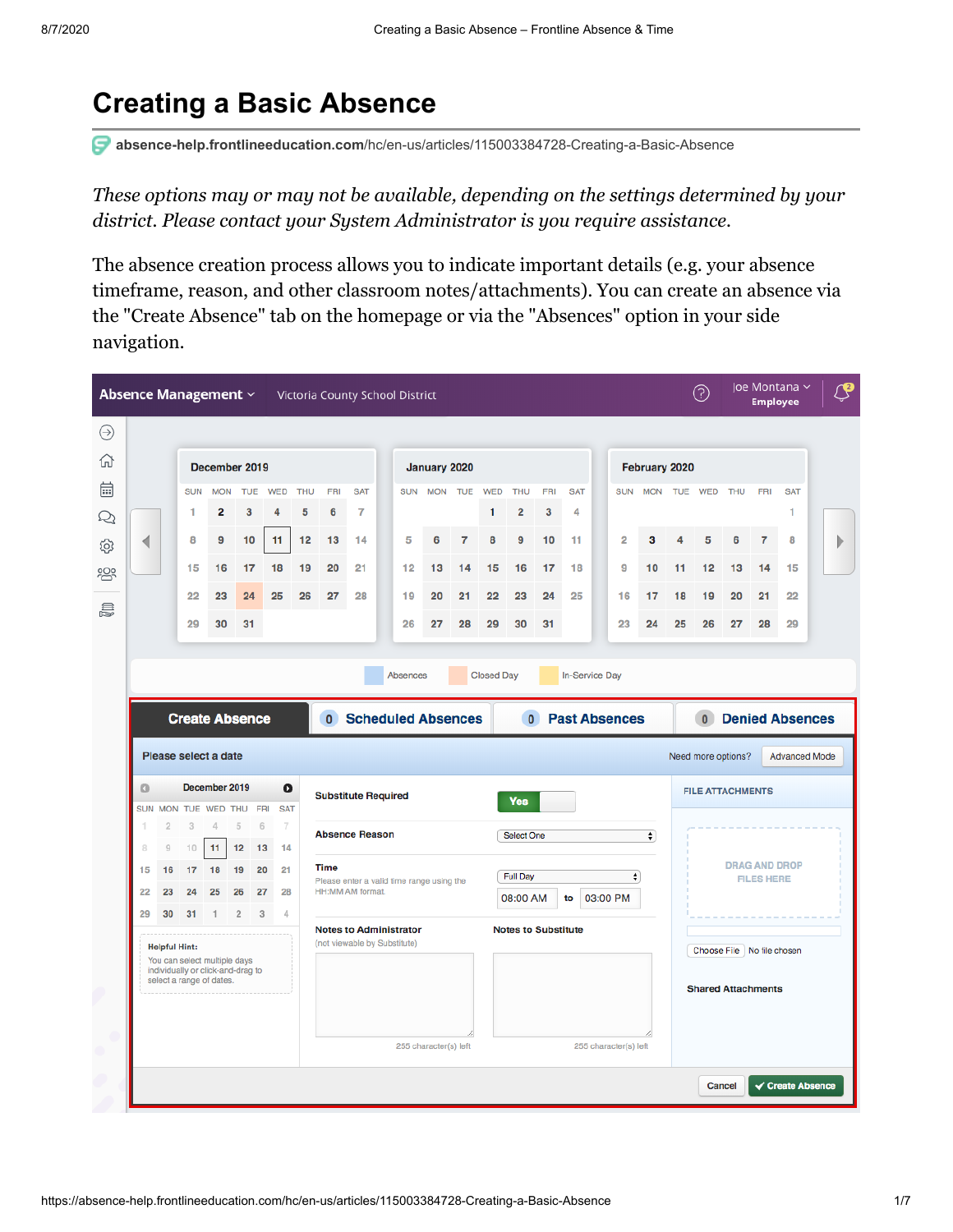Looking for more advanced absence options? Click the **Advanced Mode** button (top right corner of the "Create Absence" tab) and reference this [article](https://absence-help.frontlineeducation.com/hc/en-us/articles/115003384748) for additional details.

#### **Date Selection**

When selecting your absence timeframe, click on the desired date within the calendar. (The system will highlight your selection in blue.)

## **Pro Tip**

Absences can be created up to one year in advance when created on the web.

|            |                |     |               | <b>Create Absence</b> |            |            | <b>Scheduled Absences</b><br>$\mathbf 0$                      | <b>Past Absences</b><br>0  |  |  |  |  |  |  |  |
|------------|----------------|-----|---------------|-----------------------|------------|------------|---------------------------------------------------------------|----------------------------|--|--|--|--|--|--|--|
|            | December 19    |     |               |                       |            |            |                                                               |                            |  |  |  |  |  |  |  |
|            |                |     | December 2019 |                       |            | $\bullet$  | <b>Substitute Required</b>                                    |                            |  |  |  |  |  |  |  |
| <b>SUN</b> | <b>MON</b>     | TUE | <b>WFD</b>    | <b>THU</b>            | <b>FRI</b> | <b>SAT</b> |                                                               | <b>Yes</b>                 |  |  |  |  |  |  |  |
|            | $\overline{2}$ | 3   | 4             | 5                     | 6          | 7          | <b>Absence Reason</b>                                         | Select One<br>▴            |  |  |  |  |  |  |  |
| 8          | $\overline{9}$ | 10  | 11            | 12                    | 13         | 14         |                                                               |                            |  |  |  |  |  |  |  |
| 15         | 16             | 17  | 18            | 19                    | 20         | 21         | Time                                                          | <b>Full Day</b>            |  |  |  |  |  |  |  |
| 22         | 23             | 24  | 25            | $\lambda$ m           |            | 28         | Please enter a valid time range using the<br>HH:MM AM format. |                            |  |  |  |  |  |  |  |
| 29         | 30             | 31  |               | $\overline{2}$        | 3          | 4          |                                                               | 03:00 PM<br>08:00 AM<br>to |  |  |  |  |  |  |  |
|            |                |     |               |                       |            |            |                                                               |                            |  |  |  |  |  |  |  |

You can also click on multiple days to create a multi-day absence, and the days do not have to be consecutive.

|            |                          |     |     | <b>Create Absence</b> |     |            | <b>Scheduled Absences</b><br>$\mathbf{0}$                | <b>Past Absences</b><br>$\mathbf{0}$ |  |  |  |  |  |  |
|------------|--------------------------|-----|-----|-----------------------|-----|------------|----------------------------------------------------------|--------------------------------------|--|--|--|--|--|--|
|            | December 19; December 23 |     |     |                       |     |            |                                                          |                                      |  |  |  |  |  |  |
|            |                          |     |     | December 2019         |     | $\bullet$  | <b>Substitute Required</b>                               |                                      |  |  |  |  |  |  |
| <b>SUN</b> | <b>MON</b>               | TUE | WED | <b>THU</b>            | FRI | <b>SAT</b> |                                                          | <b>Yes</b>                           |  |  |  |  |  |  |
|            | $\overline{2}$           | 3   |     | 5                     | 6   | 7          | <b>Absence Reason</b>                                    | Select One<br>▲<br>▼                 |  |  |  |  |  |  |
|            | $\overline{9}$           | 10  | 11  | 12                    | 13  | 14         |                                                          |                                      |  |  |  |  |  |  |
| 15         | 16                       | 17  | 18  | 19                    | 20  | 21         | <b>Time</b><br>Please enter a valid time range using the | <b>Full Day</b>                      |  |  |  |  |  |  |
| 22         | $23_0$ 24                |     | 25  | 26                    | 27  | 28         | HH:MM AM format.                                         | 08:00 AM<br>03:00 PM<br>to           |  |  |  |  |  |  |
|            |                          |     |     |                       | 3   | 4          |                                                          |                                      |  |  |  |  |  |  |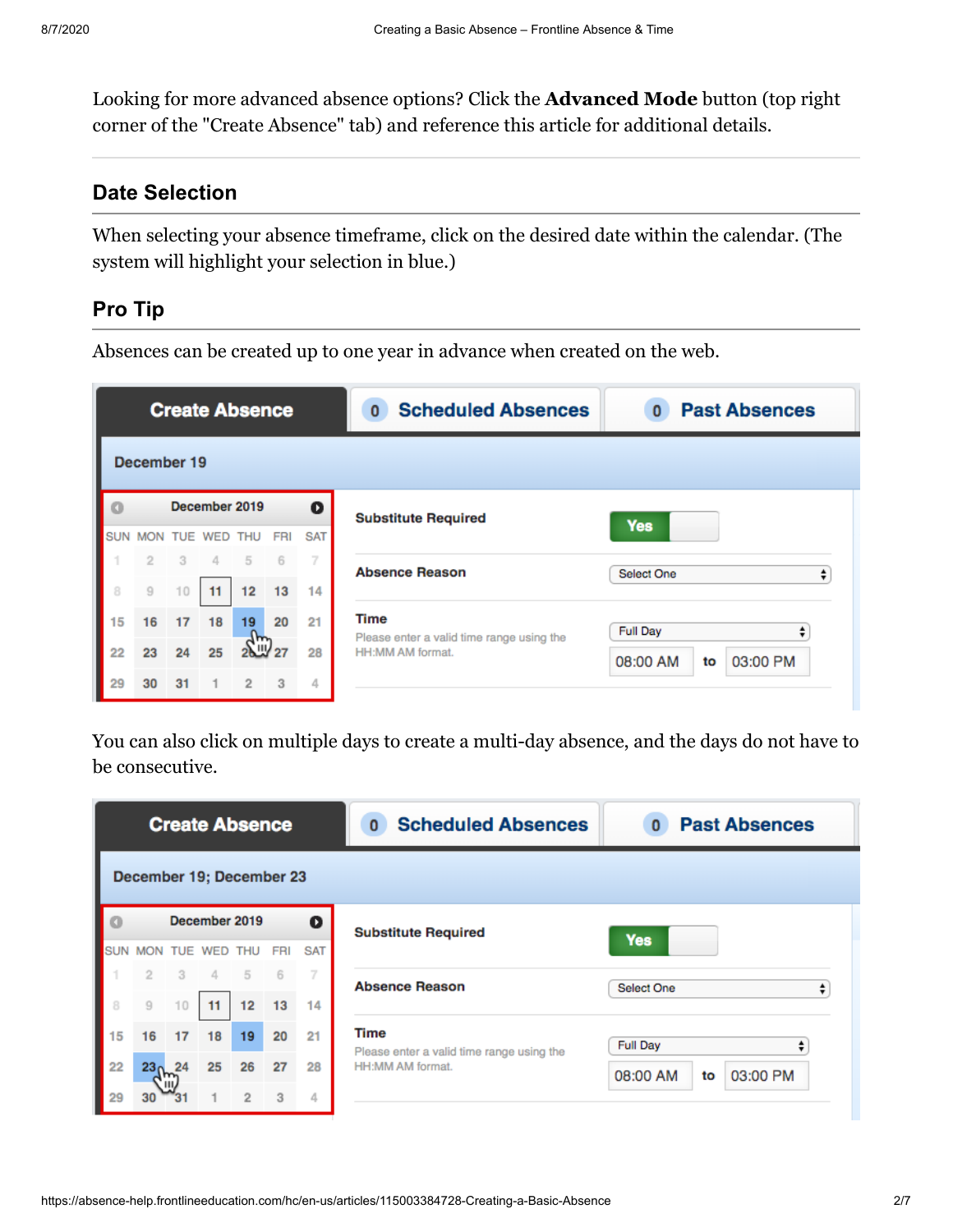If you have a larger range of consecutive days, simply click and drag your cursor to select the dates.

|          |                                                                                                                                   |    | <b>Create Absence</b>                |    |                                     |                         | <b>Scheduled Absences</b><br>$\mathbf{0}$                                    | <b>Past Absences</b><br>$\mathbf{0}$               | <b>Denied Absences</b><br>$\Omega$        |  |  |  |  |
|----------|-----------------------------------------------------------------------------------------------------------------------------------|----|--------------------------------------|----|-------------------------------------|-------------------------|------------------------------------------------------------------------------|----------------------------------------------------|-------------------------------------------|--|--|--|--|
|          |                                                                                                                                   |    | Please select a date                 |    | Need more options?<br>Advanced Mode |                         |                                                                              |                                                    |                                           |  |  |  |  |
| o        |                                                                                                                                   |    | December 2019<br>SUN MON TUE WED THU |    | <b>FRI</b>                          | $\bullet$<br><b>SAT</b> | <b>Substitute Required</b>                                                   | <b>FILE ATTACHMENTS</b>                            |                                           |  |  |  |  |
|          | o<br>$\Omega$                                                                                                                     | 10 | 11                                   | 12 | 13                                  | 7<br>14                 | <b>Absence Reason</b>                                                        | <b>Select One</b><br>٠                             |                                           |  |  |  |  |
| 15<br>22 | 21<br>17<br>18<br>19<br>20<br>16<br>25<br>26<br>27<br>28<br>23<br>24                                                              |    |                                      |    |                                     |                         | <b>Time</b><br>Please enter a valid time range using the<br>HH:MM AM format. | <b>Full Day</b><br>٠<br>03:00 PM<br>08:00 AM<br>to | <b>DRAG AND DROP</b><br><b>FILES HERE</b> |  |  |  |  |
| 29       | 31<br>4<br>30<br>$\overline{2}$<br>3<br><b>Helpful Hint:</b><br>You can select multiple days<br>individually or click-and-drag to |    |                                      |    |                                     |                         | Notes to Administrator<br>(not viewable by Substitute)                       | Choose File No file chosen                         |                                           |  |  |  |  |
|          |                                                                                                                                   |    | select a range of dates.             |    |                                     |                         | 255 character(s) left                                                        | <b>Shared Attachments</b>                          |                                           |  |  |  |  |
|          | 255 character(s) left<br>✔ Create Absence<br>Cancel                                                                               |    |                                      |    |                                     |                         |                                                                              |                                                    |                                           |  |  |  |  |

Return to Top

#### **Absence Details**

The absence details (i.e. absence reason, time, etc.) are located beside the date selection tool.

| Ω  |                                                                                                                       |    |    | December 2019  |            | $\bullet$  | <b>Substitute Required</b>                                    |                            |
|----|-----------------------------------------------------------------------------------------------------------------------|----|----|----------------|------------|------------|---------------------------------------------------------------|----------------------------|
|    | SUN MON TUE WED THU                                                                                                   |    |    |                | <b>FRI</b> | <b>SAT</b> |                                                               | <b>Yes</b>                 |
|    | $\mathfrak{D}$                                                                                                        | 3  | 4  | 5              | 6          | 7          | <b>Absence Reason</b>                                         | Select One                 |
| 8  | 9                                                                                                                     | 10 | 11 | 12             | 13         | 14         |                                                               |                            |
| 15 | 16                                                                                                                    | 17 | 18 | 19             | 20         | 21         | Time                                                          | <b>Full Day</b><br>÷       |
| 22 | 23                                                                                                                    | 24 | 25 | 26             | 27         | 28         | Please enter a valid time range using the<br>HH:MM AM format. | 03:00 PM<br>08:00 AM<br>to |
| 29 | 30                                                                                                                    | 31 |    | $\overline{2}$ | 3          | 4          |                                                               |                            |
|    | <b>Helpful Hint:</b><br>You can select multiple days<br>individually or click-and-drag to<br>select a range of dates. |    |    |                |            |            | <b>Notes to Administrator</b><br>(not viewable by Substitute) | <b>Notes to Substitute</b> |

255 character(s) left

255 character(s) left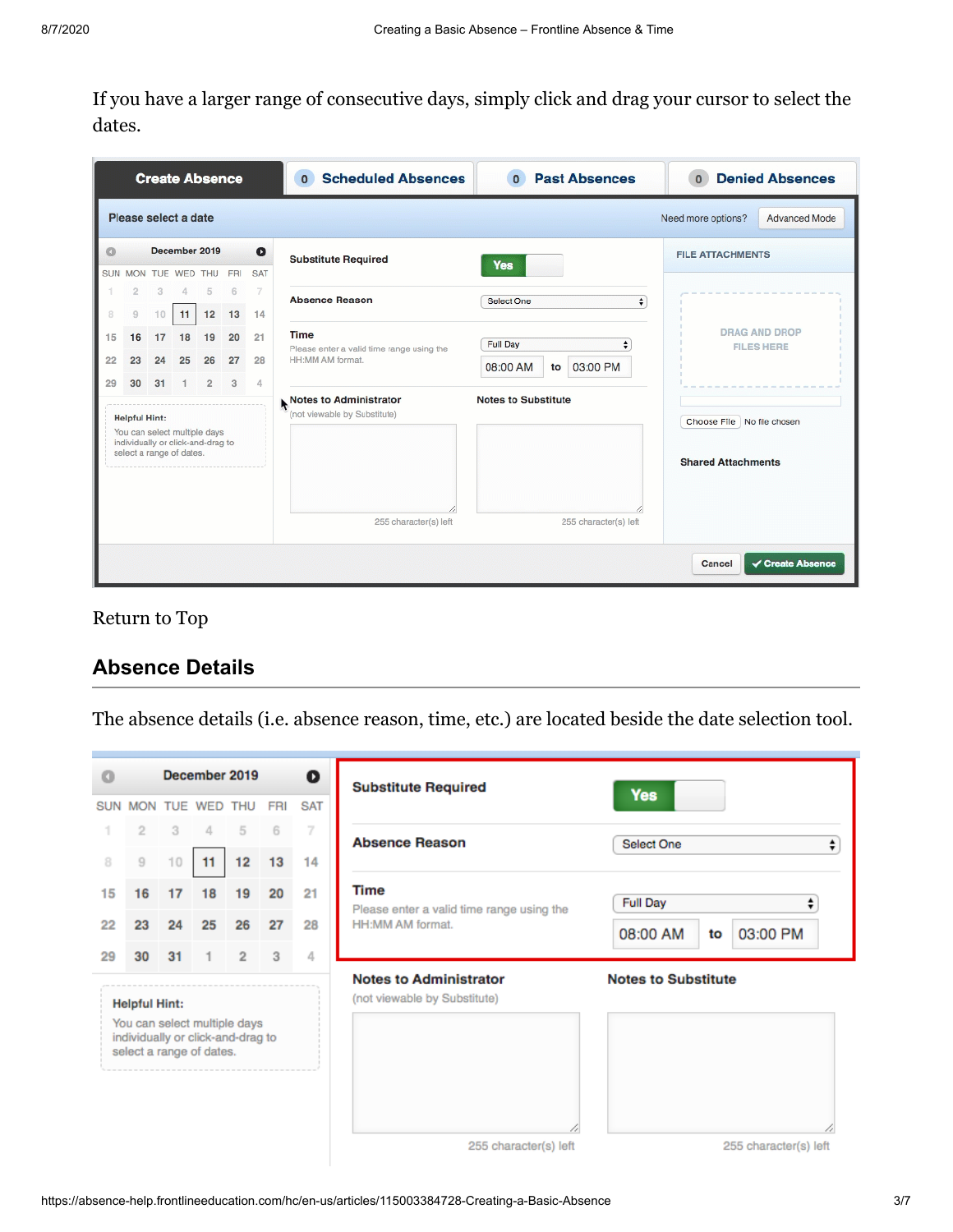Let's go over what each of these details mean:

| <b>Absence</b><br><b>Details</b>     |                                                                                                                                                                                                                                                                                                                             |
|--------------------------------------|-----------------------------------------------------------------------------------------------------------------------------------------------------------------------------------------------------------------------------------------------------------------------------------------------------------------------------|
| <b>Substitute</b><br><b>Required</b> | This option may already be predetermined for you, but you may have the<br>option to choose if a substitute is needed for this absence. To change the<br>option from Yes to No, just click to move the slider.                                                                                                               |
| <b>Absence</b><br><b>Reason</b>      | Choose your absence reason from the dropdown list. (These options are<br>pre-determined for you by your system Administrator.)                                                                                                                                                                                              |
| Time                                 | Choose what type of absence this is. Is it a Full Day Absence? Is it a Half<br>Day Absence? Depending on your district's setup you may have the option to<br>choose a custom absence as well. If you do need to enter custom times,<br>choose Custom from the dropdown and enter the custom times in the boxes<br>provided. |

| <b>Substitute Required</b>                                                   | <b>Yes</b>                                              | <b>FILE ATTACHMENTS</b>                   |
|------------------------------------------------------------------------------|---------------------------------------------------------|-------------------------------------------|
| <b>Absence Reason</b>                                                        | <b>Personal Day</b><br>$\checkmark$                     |                                           |
| <b>Time</b><br>Please enter a valid time range using the<br>HH:MM AM format. | <b>Full Day</b><br>$\checkmark$ Full Day<br>Half Day AM | <b>DRAG AND DROP</b><br><b>FILES HERE</b> |
| <b>Notes to Administrator</b><br>(not viewable by Substitute)                | Half Day PM<br>Custom                                   | Choose File<br>No file chosen             |
|                                                                              |                                                         | <b>Shared Attachments</b>                 |
| 255 character(s) left                                                        | 199 character(s) left                                   |                                           |

Return to Top

#### **Operational Details**

The system also provides a few optional entries (e.g. notes to Admin, notes to Sub. etc.) to further support those will review and fulfill your absence.

The notes you leave for the *administrator* will not be visible to the substitute, but the notes you leave for the *substitute* will be visible to the administrator.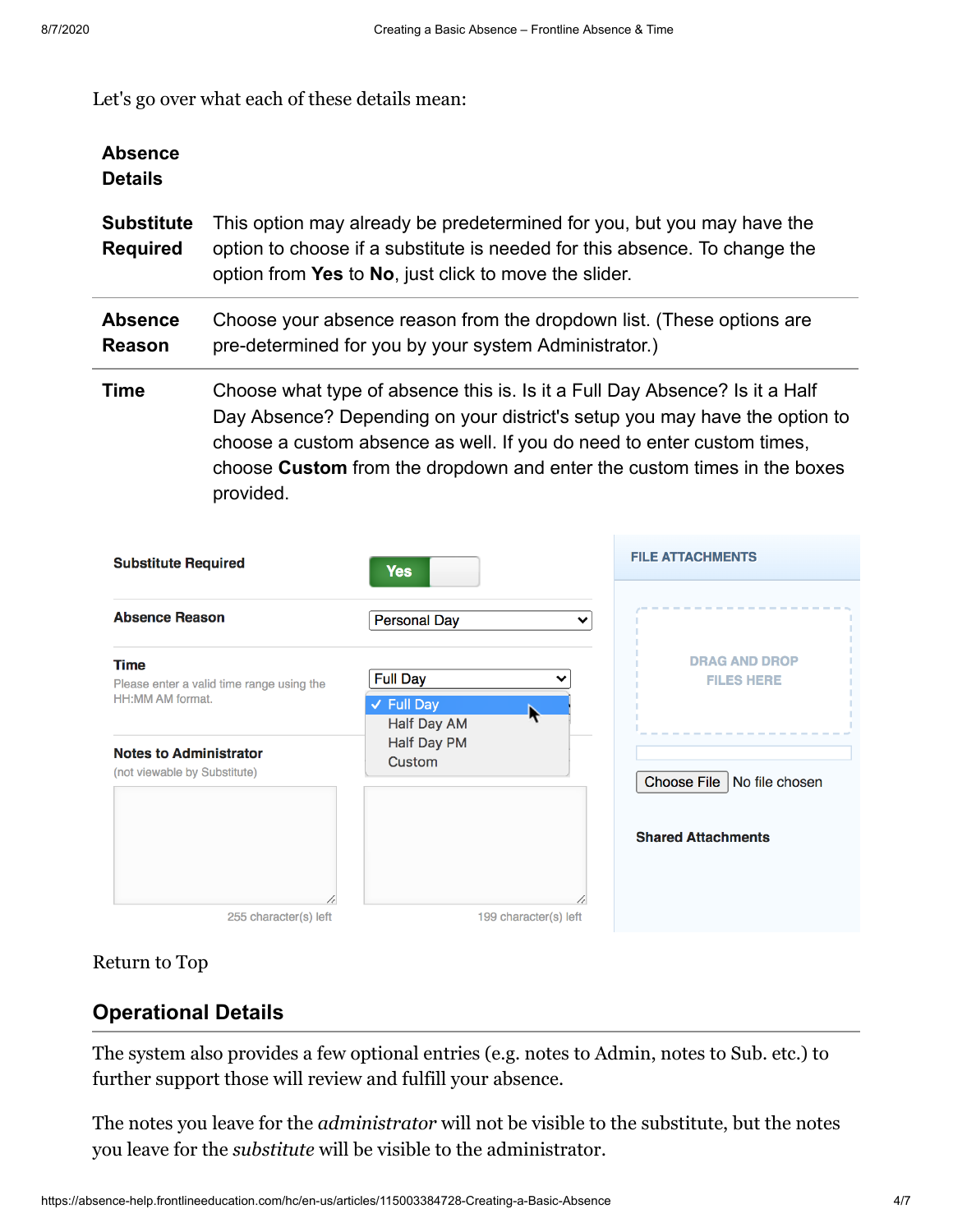| <b>Substitute Required</b>                                                   | <b>Yes</b>                                                     | <b>FILE ATTACHMENTS</b>                   |
|------------------------------------------------------------------------------|----------------------------------------------------------------|-------------------------------------------|
| <b>Absence Reason</b>                                                        | <b>Personal Day</b><br>$\checkmark$                            |                                           |
| <b>Time</b><br>Please enter a valid time range using the<br>HH:MM AM format. | <b>Full Day</b><br>$\checkmark$<br>03:00 PM<br>08:00 AM<br>to  | <b>DRAG AND DROP</b><br><b>FILES HERE</b> |
| <b>Notes to Administrator</b><br>(not viewable by Substitute)                | <b>Notes to Substitute</b>                                     | <b>Choose File</b><br>No file chosen      |
|                                                                              | Please remember to feed<br>Frodo, our classroom hamster!<br>:) | <b>Shared Attachments</b>                 |
| 255 character(s) left                                                        | 199 character(s) left                                          |                                           |

**Attach a File:** Absence Management allows you to attach Word, Excel, and/or PDF files for your substitute to reference. (These documents might include lesson plans, seating charts, etc.)

| <b>Substitute Required</b>                                                   | <b>Yes</b>                                                     | <b>FILE ATTACHMENTS</b>                                           |
|------------------------------------------------------------------------------|----------------------------------------------------------------|-------------------------------------------------------------------|
| <b>Absence Reason</b>                                                        | <b>Personal Day</b><br>$\checkmark$                            |                                                                   |
| <b>Time</b><br>Please enter a valid time range using the<br>HH:MM AM format. | <b>Full Day</b><br>$\checkmark$<br>03:00 PM<br>08:00 AM<br>to  | <b>DRAG AND DROP</b><br><b>FILES HERE</b>                         |
| <b>Notes to Administrator</b><br>(not viewable by Substitute)                | <b>Notes to Substitute</b>                                     |                                                                   |
|                                                                              | Please remember to feed<br>Frodo, our classroom hamster!<br>:) | <b>Choose File</b><br>No file chosen<br><b>Shared Attachments</b> |
| 255 character(s) left                                                        | 199 character(s) left                                          |                                                                   |

To attach a file, click the **Choose File** button and browse your computer for the file you want to attach. If you are using a web browser (e.g. Chrome or Safari), you may also be able to drag the file right into the drop area, as seen in the example below.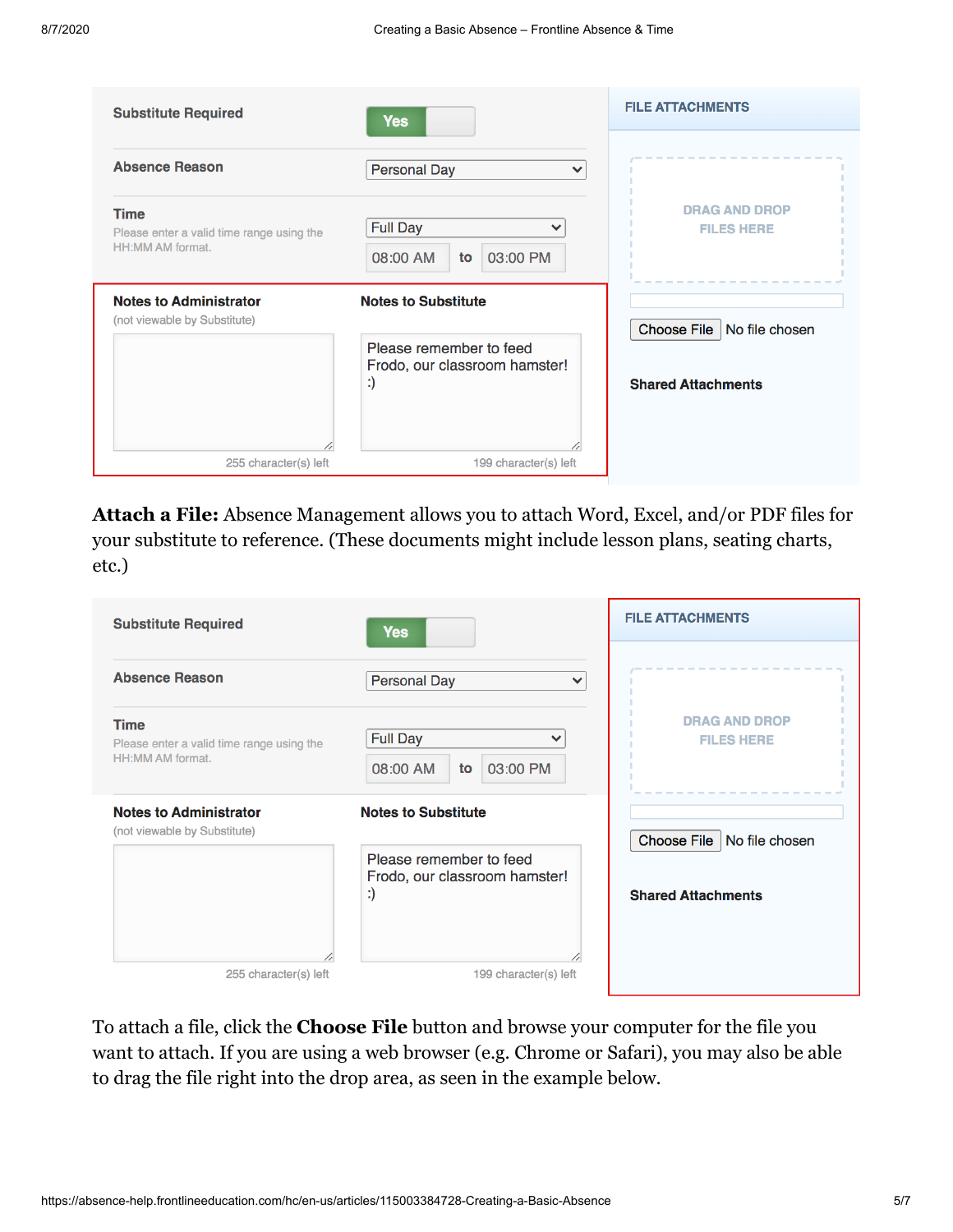|                                                                |                                           | nce Request                   |                           |
|----------------------------------------------------------------|-------------------------------------------|-------------------------------|---------------------------|
| <b>Past Absences</b><br>$\mathbf{0}$                           | <b>Denied Absences</b><br>$\Omega$        | Â<br>◯                        | Q Search                  |
|                                                                | Need more options?<br>Advanced Mode       | 2016<br>2017 and 2018<br>2019 | <b>E</b> Lesson Plan<br>ь |
| Yes                                                            | <b>FILE ATTACHMENTS</b>                   | Absence Request               |                           |
| Personal Day<br>$\div$                                         |                                           |                               |                           |
| Full Day<br>٠<br>03:00 PM<br>08:00 AM<br>to                    | <b>DRAG AND DROP</b><br><b>FILES HERE</b> |                               |                           |
| <b>Notes to Substitute</b>                                     | Choose File<br>No file chosen             |                               |                           |
| Please remember to feed<br>Frodo, our classroom hamster!<br>:) | <b>Shared Attachments</b>                 |                               |                           |
| 199 character(s) left                                          |                                           |                               |                           |

Once a file is added, it will appear in the File Attachments section. Select the **pencil** icon to describe the attachment or click the **trash can** icon to delete it, if needed.

Return to Top

### **Saving the Absence**

Once you have filled in all the required fields, click the **Create Absence** button at the bottom right corner.